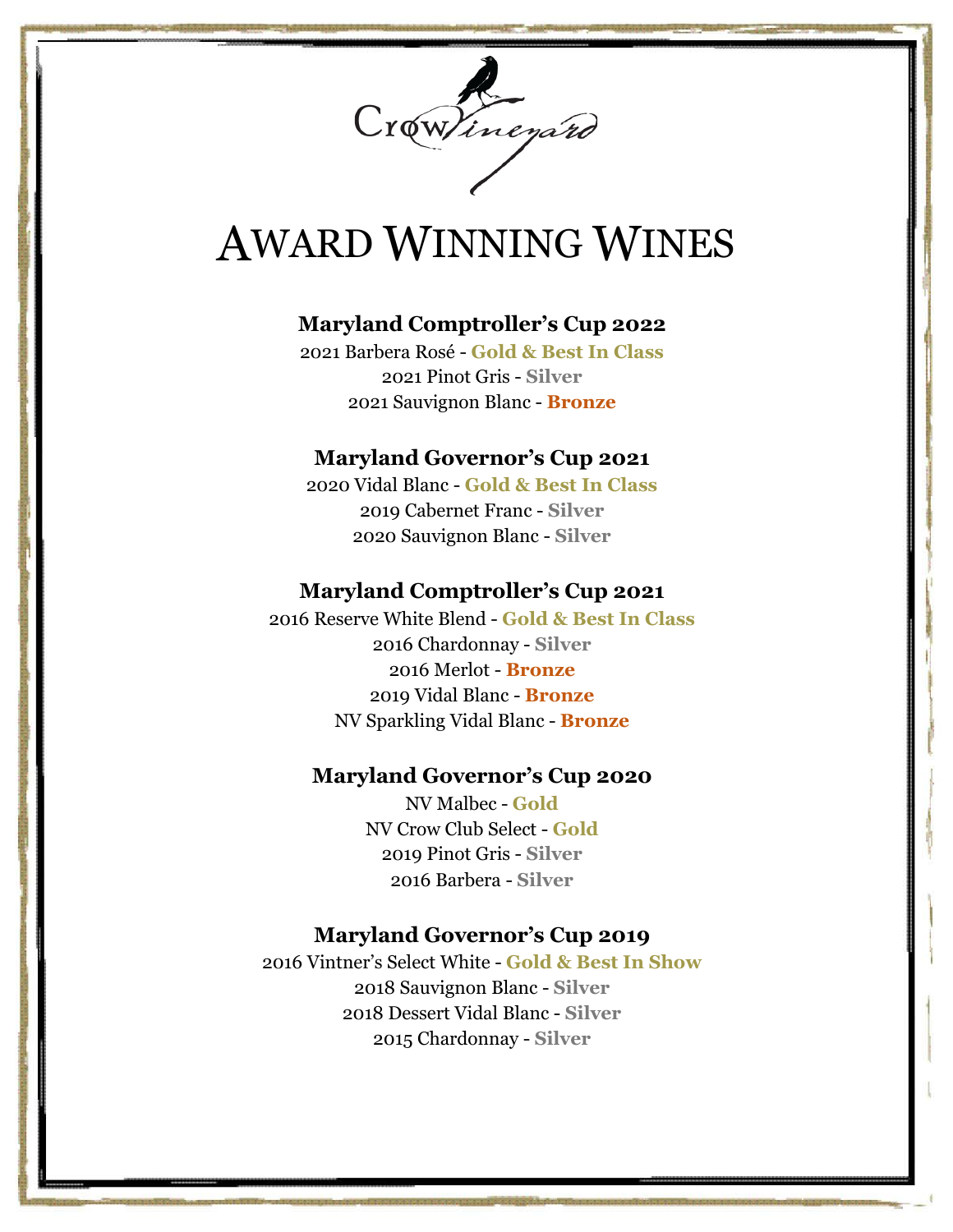# **Atlantic Seaboard Wine Competition 2019**

2018 Pinot Gris - **Silver** 2015 Merlot - **Silver** 2015 Barbera Reserve – **Silver**

# **Maryland Comptroller's Cup 2019**

Crow Club Select - **Gold** Sparkling Vidal Blanc - **Silver**

#### **Maryland Governor's Cup 2018**

2017 Vidal Blanc - **Silver** 2015 Barbera Reserve - **Silver** 2017 Sauvignon Blanc - **Bronze** 2016 Sparkling Vidal Blanc - **Bronze**

#### **Atlantic Seaboard Wine Competition 2018**

2015 Reserve White Blend - **Gold** 2017 Barbera Rosé - **Silver** 2015 Barbera - **Silver** 2015 Reserve Red Blend - **Bronze**

## **Maryland Comptroller's Cup 2018**

2015 Merlot - **Silver** 2015 Reserve Red Blend - **Silver** 2017 Sauvignon Blanc - **Silver** 2017 Pinot Gris - **Bronze** 2015 Vintner's Select Red - **Bronze**

#### **Maryland Governor's Cup 2017**

2016 Barbera Rosé - **Best in Class** Barbera Rosé - **Gold** 2016 Sauvignon Blanc - **Silver** 2016 Vidal Blanc - **Silver** 2015 Barbera - **Bronze** 2014 Barbera Reserve - **Bronze**

## **Maryland Comptroller's Cup 2017**

2015 Unoaked Chardonnay- **Gold** 2016 Vintner's Select White - **Silver** 2015 Reserve White Blend - **Bronze**